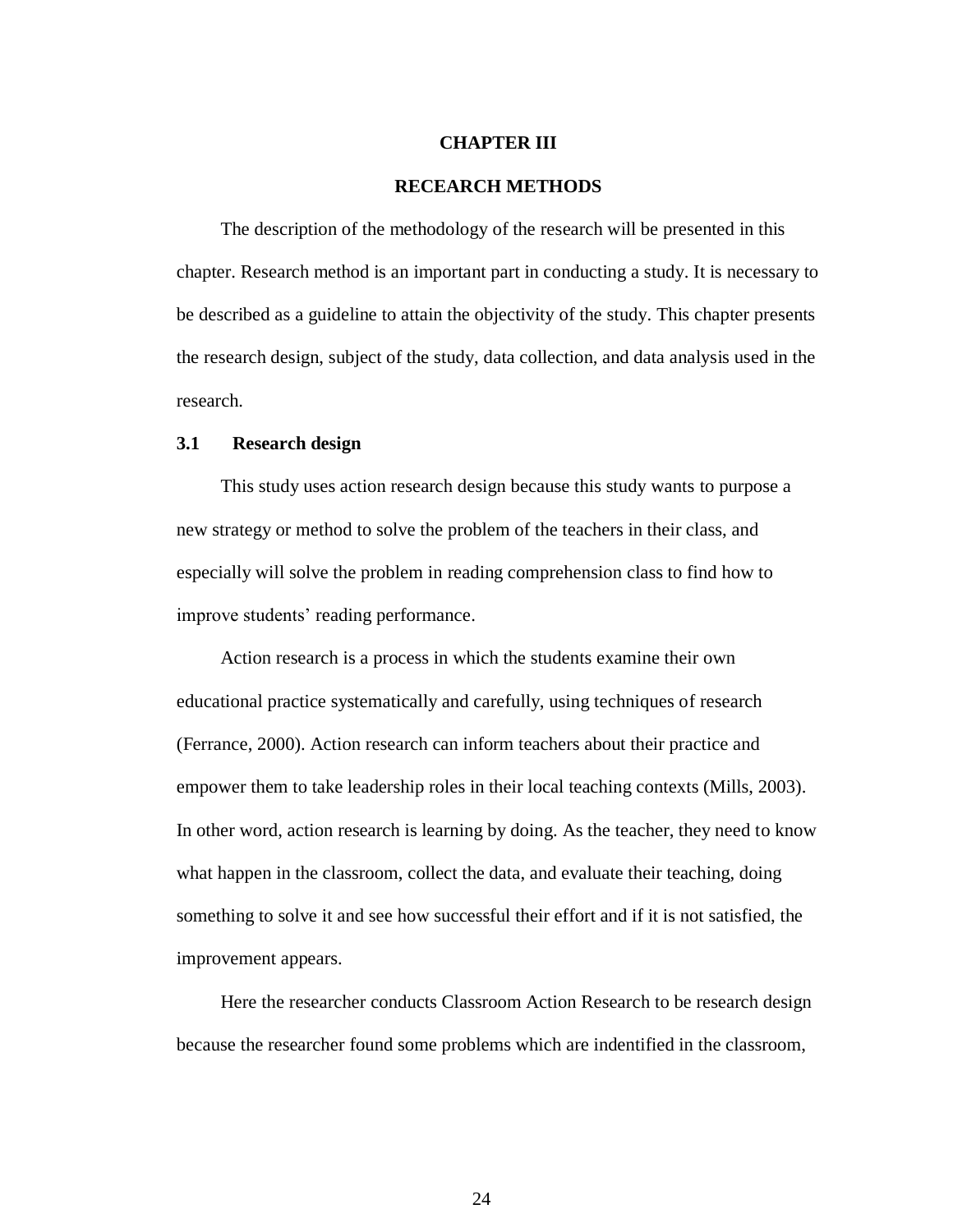especially reading comprehension when the researcher does an observation at smp muhammadiyah 4 Giri at sevent grade.

### **3.2 Research Subject**

The subjects of this study are students of at smp muhammadiyah 4 Giri at sevent grade. There are 32 students in the class; they are 8 males and 24 females. They have various levels in English subject; low, average, and high level. The reason of the researcher selected this class as the subject of the study because they have difficulty in reading comprehension.

## **3.3 Steps of classroom research**

### **3.3.1 Planning**

Planning is the first step that the researcher must do before doing the lesson. By the planning, the researcher can be easier to face some problems and it will be more effective in doing research. Here, the researcher prepared everything which needed in doing action in order to improve the students' reading comprehension. The researcher will make four lesson plans for four meetings. The researcher made plans which consist of some steps.

These are the steps of planning:

# **3.3.2 Problem Identification**

Based on the observation the researcher found the problems that happen there. The student's problem is difficulties in reading comprehension ability because of some reasons. First, they are lack of vocabularry. Second, they were usually lazy for reading such difficult word. Third, there was no method to enhance reading comprehension.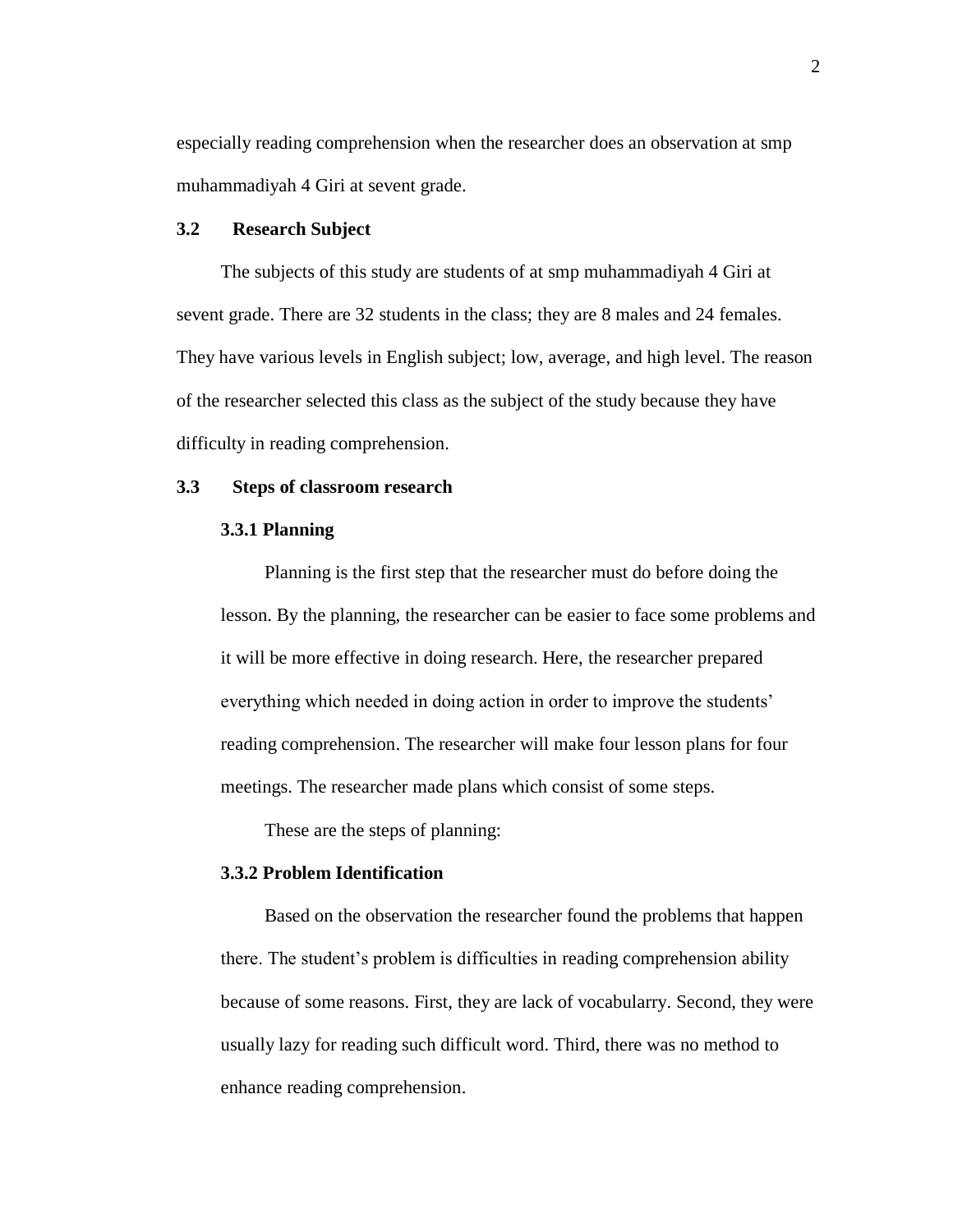#### **3.3.3 Designing Lesson Plan**

In this study, the researcher will prepare four lesson plans for four meetings. The lesson plan proposed in this action research is based on the purpose to improve the students' reading comprehension. The researcher makes a simple lesson plan to facilitate the students. The activity in lesson plan is stressed on how to increase students' reading comprehension.

### **3.3.4 Preparing Instructional Material**

The researcher prepares all the material; it is about text and picture. By applying the material, the researcher hopes that the students can improve their reading comprehension

## **3.3.5 Preparing Criteria of Success**

Based on the finding the problems, the researcher formulated the criteria of success. The criteria of success are developed based on the problems which would be solved in the classroom to improve the ability and the behaviour of the students. The criteria of success of the study are determined as follows: a. The students' average score for reading comprehension is 7.5 from 10. b. The students can read better than before with good reading comprehension

# **3.3.6 Acting**

Acting is the second step after planning to implement the instructional strategy that has been planned. In this step, the researcher does implementation by conducting four meetings in the class to improve their reading comprehension ability. In here, the researcher as a teacher will teach the students.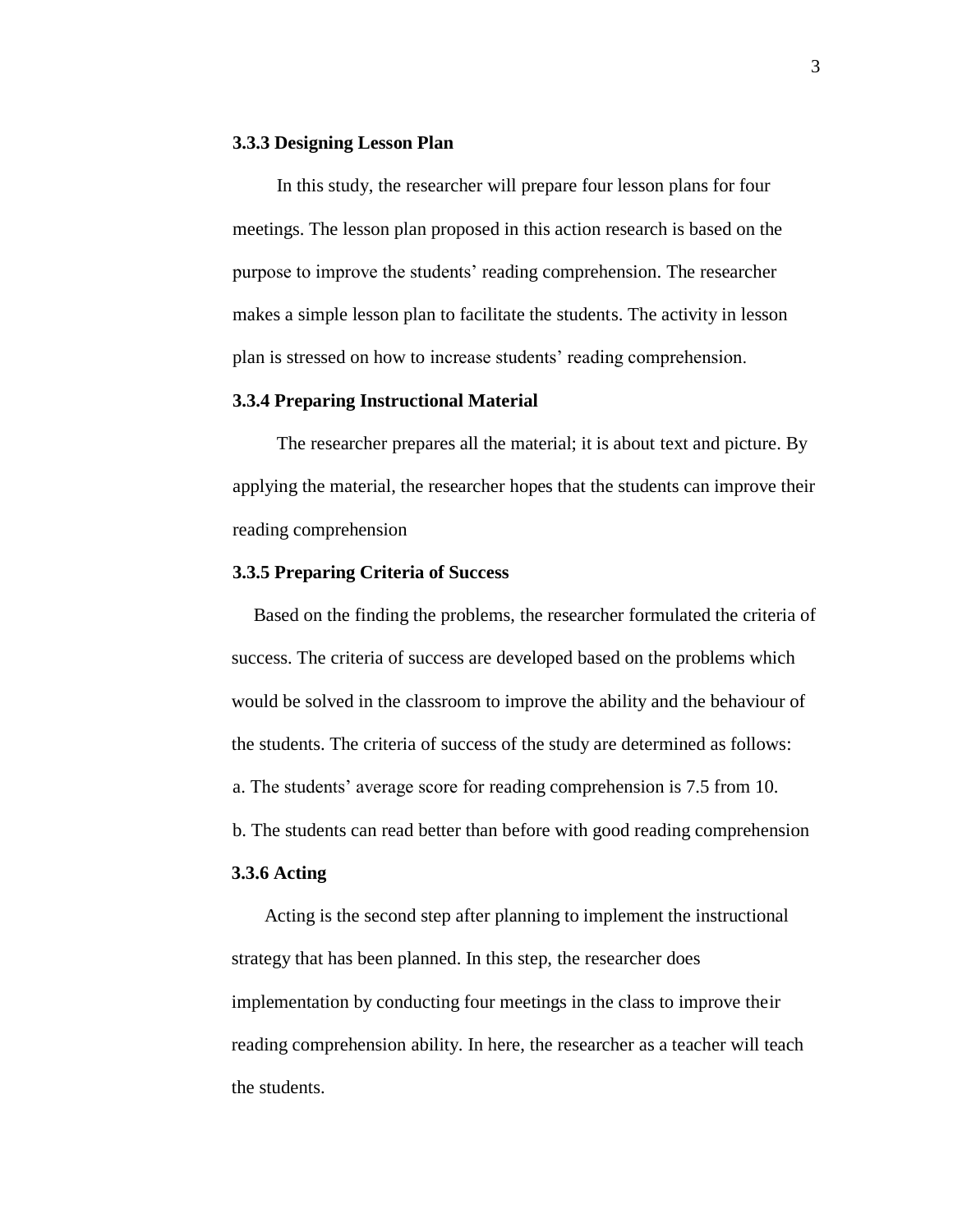The study will stop until the data is enough, and then the researcher will draw the analysis, but if this cycle is not good enough the researcher will continue with the second cycle to re-follow the first cycle with adding, deleting or revising some inappropriate items in this study.

## **3.3.7 Observing**

After discovery-inquiry method is used toward the subject, this observation result is a basic for doing reflection so that the research should be able to show the real situation.

In the observation, the researcher uses observation checklist on the process of observing the students and the situation in the classroom while conducting research in the class

In here, the researcher must get the data collection. Data collection is an important thing in deciding what action should be taken. The sources of data in this study are the students as the subject of the study, the researcher as English teacher and observer, those data is use to find out any information about the teaching learning process implementing discovery-inquiry method. The first meeting the researcher will give test. The test is conducted to obtain responses on the basis of which numerical score can be assigned.

The second observation in second meeting will conduct when teaching learning process by using discovery-inquiry method, The researcher analyzes the data from students score in the end of every cycle as long as applying discovery-inquiry method. If the student's reading comprehension during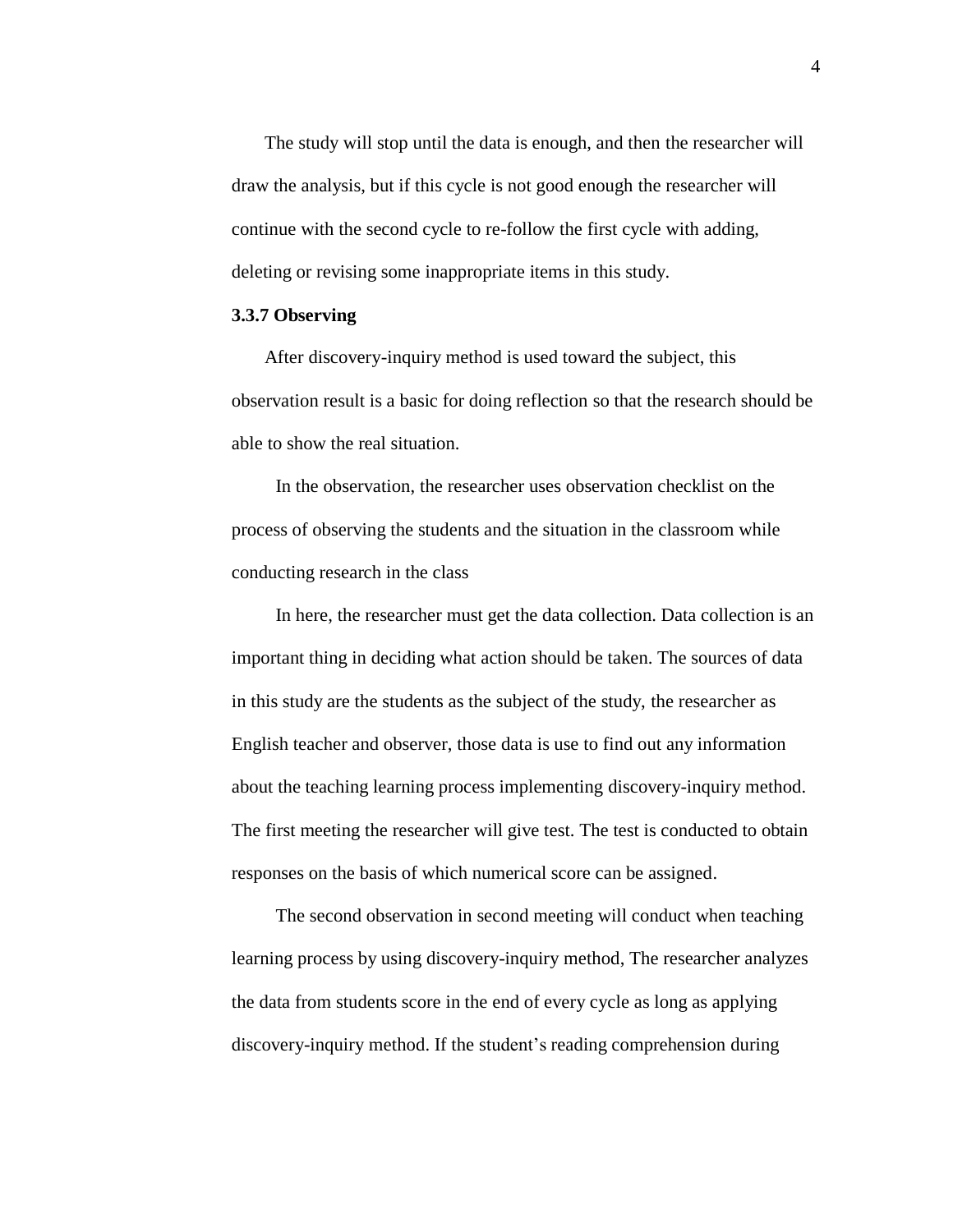learning process are still low, the researcher will revise some parts of lesson plan that need to improve based on the finding of reflection section.

### **3.3.8 Reflecting**

Reflecting is an activity that consists of analysis, synthesis, explanation, and conclusion. The reflection result is revision of the planning or lesson plan which has been done and further it will be used to revise the students reading comprehension in the future. So, the action research cannot be hold in only one meeting because it needs more time to do observation result as a planning for the cycle.

In this step, all of the data will be analyzed from collecting the data and the result will be reported. All the instruments that the researcher used in conducting this research will answer the research question. In this step, the researcher analyzes the data from the test and observation to check trustworthiness of data analysis. The first is test, the researcher needs to analyze the students' reading comprehension from pre-test and post test. The students have to get score minimally 7.5 in the test. If there are students cannot to get score the words minimally 7.5, so the researcher will revise the planning.

Secondly, the researcher will analyze data from the students score that is taken from the implementation. If the students score during learning process are still low, the researcher will revise some parts of lesson plan. Finally the researcher analyzes all information then discusses it to get research findings.